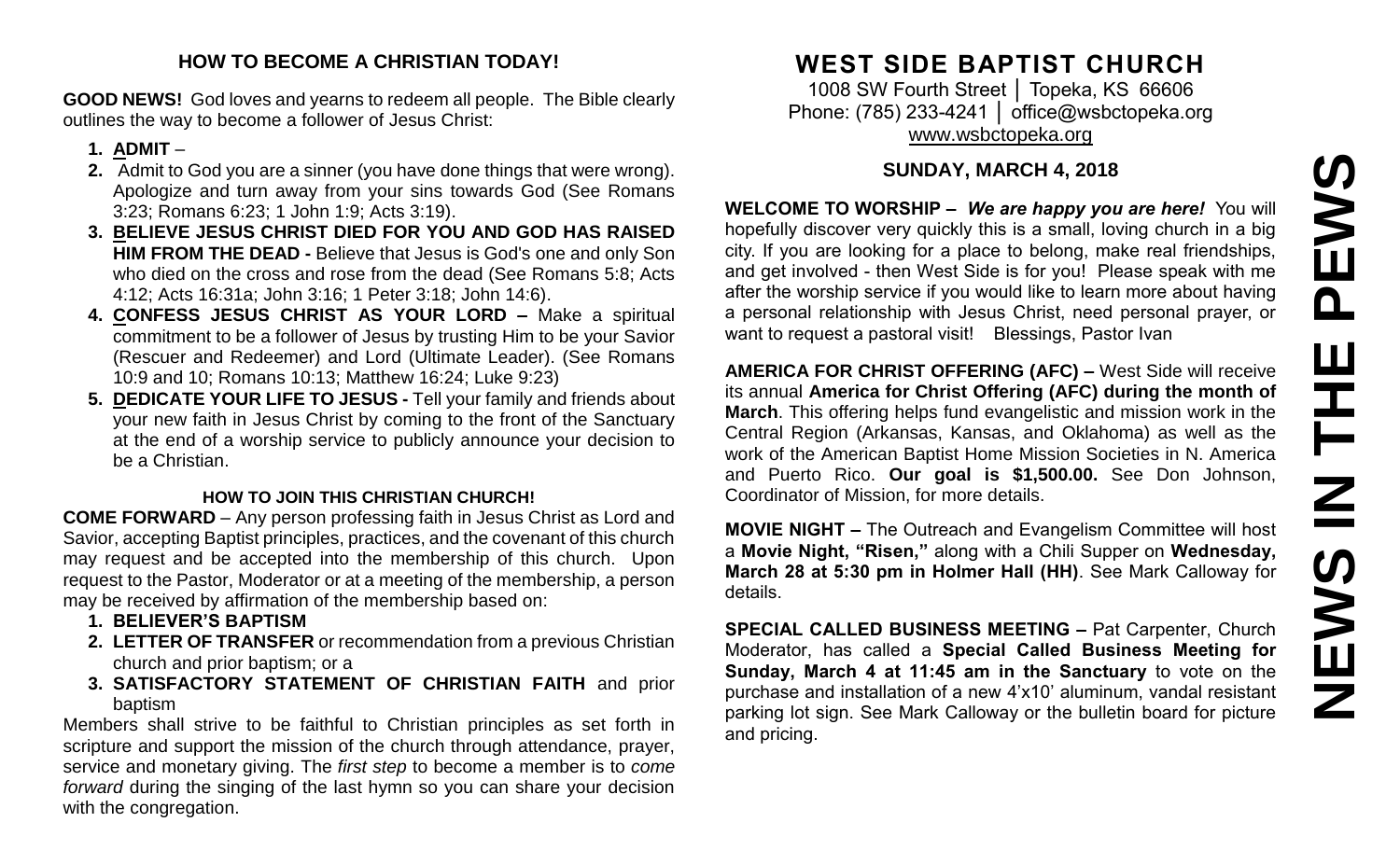

**BREAKFAST ON SUNDAYS** – Sign-up if you plan to attend the free breakfasts on Sunday mornings in the Fellowship Hall starting at 8:30 am. All ages are welcome to eat for free.

**BIBLE STUDY –** Come for the free one-hour small group study of the biblical book **"ACTS OF THE APOSTLES" on Wednesdays at 10:30 am in Holmer Hall**. The Bible study is taught start-to-finish ("lectio continua"), no previous experience necessary. Bible studies are free and open to the public.

**CHRISTIAN EDUCATION** - The Christian Ed. Committee is cancelled **for TUESDAY MARCH 20 AT 5:30 PM in Holmer Hall**. See Alice Payne, Coordinator, for information.

**CONTEMPORARY WORSHIP SERVICE – Contemporary Worship Service Tonight at 4:00 pm.** The Worship Team will lead us in singing contemporary Christian worship songs, and Pastor will share a Bible lesson from the *morning scripture reading*. Come in comfortable, casual clothes.

**EASTER SERVICES –** Everyone is invited to participate in our ecumenical (nondenominational) worship services during Holy Week:



• **PALM SUNDAY CANTATA –** The Choir will perform their annual Easter musical on **Holy Week** Sunday, March 25 at 10:30 am at West Side Baptist Church. This year, the Choir will sing "The Light of Life: AN Easter Musical" with words and music written by WSBC member, James Goodnow.

- **MAUNDY THURSDAY AGAPE FEAST** –Potwin Presbyterian Church will host their annual "Agape Feast" on Maundy Thursday at 6:00 pm.
- **GOOD FRIDAY –** Westside Christian Church will host the Community Good Friday service at 7:00 pm.
- **EASTER SUNRISE –** We will host the Easter Sunrise Service at the Chapel in Ward Meade/Old Prairie Town at 7:00 am.
- **EASTER BAPTISMS** We will perform the Ordinance of Holy Baptism on Easter Sunday at 10:30 a.m. Speak with Pastor or Mark Calloway if you are interested in being baptized.

## **WEEKLY CALENDAR**

#### **SUNDAY, MARCH 4**

| $8:30$ am         | Breakfast (FH)                   |
|-------------------|----------------------------------|
| $9:15$ am         | <b>Sunday School</b>             |
| $10:30$ am        | Worship Service (S)              |
| $11:45$ am        | <b>Special Business Meeting</b>  |
| $4:00 \text{ pm}$ | Contemporary Worship Service (S) |
|                   |                                  |

#### **MONDAY, MARCH 5**

| 9:00 - 11:00 am Baby Closet Ministry            |
|-------------------------------------------------|
| $6:00 - 9:00$ pm Capital City Men's Chorus (FH) |
| 6:30 – 8:00 pm Financial Peace University (HH)  |

#### **TUESDAY, MARCH 6**

| $9:00$ am         | Music Committee (HH)         |
|-------------------|------------------------------|
| $5:30 \text{ pm}$ | Ladies Night Out @ Paisano's |
| $6:00 \text{ pm}$ | Men's Night Out $@$ Annie's  |

#### **WEDNESDAY, MARCH 7**

| $10:30$ am       | Bible Study (HH)                    |
|------------------|-------------------------------------|
| $4:00 - 6:00$ pm | Fruit & Vegetable Food Pantry (FH)  |
| $4:30 - 7:00$ pm | <b>Baby Closet Ministry</b>         |
| $4:30$ pm        | Open Gym Time                       |
| 5:30 pm          | Supper (FH)                         |
| $6:00 - 7:00$ pm | WWW Kids Bible Club and Adult Study |
| $7:00$ pm        | Choir Rehearsal (S)                 |
|                  |                                     |

### **THURSDAY, MARCH 8**

1:00 – 3:00 pm Baby Closet

### **FRIDAY, MARCH 9**

#### **SATURDAY, MARCH 10**

1:00 pm Worship Team Rehearsal (S)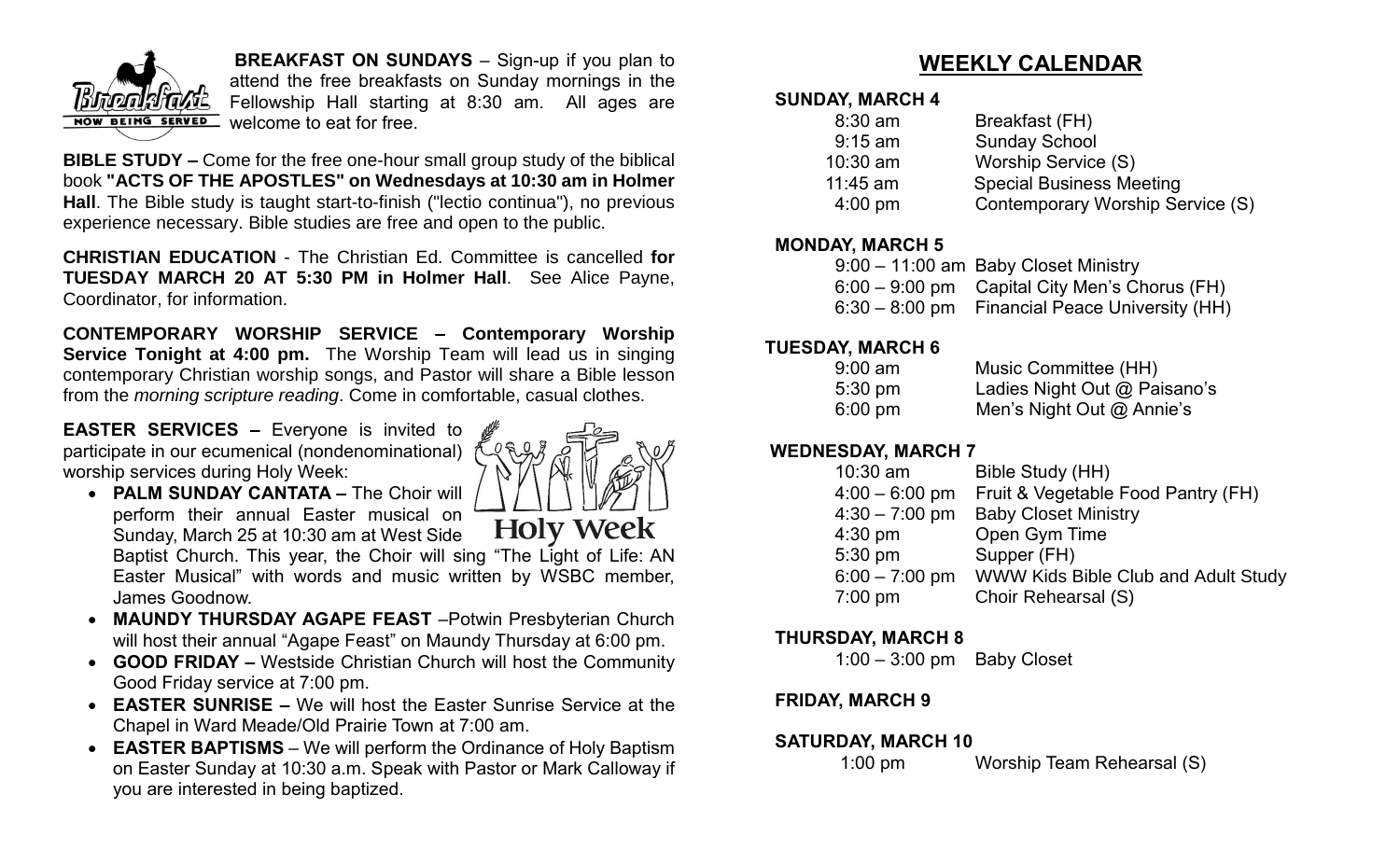## **IN OUR THOUGHTS AND PRAYERS**

Joe Abby – Praise God for miraculous healing (Pat Abby's husband) Mark Arnold – Healing for health concerns Mark Calloway – Healing for health concerns Al Carpenter – Healing for health concerns Harry and Pat Carpenter – Healing for health concerns Esther Carrier – Healing for health concerns Shirley Dell – Fell and broke her hip, rehab at St. Francis Hospital Hilda Lundgren – Healing for health concerns – wound care Nancy May – Healing for health concerns Marie Merrifield – Healing for health concerns – wound care Rogene Moody – Healing for health concerns – wound care Don Morris – Healing for health concerns Janet Nyfeler – Healing for health concerns – sinus Ken Paslay – Healing for health concerns Sonny Payne – Healing for health concerns (Clarence Payne's brother) Becky Poe – Healing for health concerns Bob Roesler – Interim Minister at FBC of Topeka, starting Feb. 1, 2018 Jill Roesler – Healing for health concerns Keith Springer – Healing for health concerns (Marianne Spano's brother) Lola Zab – Healing for health concerns (Marianne Spano's sister)

## **HOMEBOUND:**

\*June Cunningham – Healing for health concerns (Brewster Place)

- \*Gerald Haney Healing for health concerns
- \*Russ Hunter Healing for health concerns
- \*Mary Lou Johnson Healing for health concerns
- \*Alice Kieffer Healing for health concerns
- \*Karen Kirby Healing for health concerns
- \*Reginald Kirby Healing for health concerns
- \*Etta Landis Healing for health concerns (Legend at Capital Ridge)
- \*Madeleine Martinson Healing for health concerns (Fleming Place)
- \*Mae Martin Healing for health concerns (Plaza West Care Center)
- \*Juanita Plankinton Healing for health concerns
- \*Hazel Smith-Tindall Healing for health concerns

**EASTER EGG HUNT –** The Outreach Committee will be hosting an Easter Egg Hung on Saturday, March 24 at Old Prairie Town/Ward-Meade Park. We need donations of individually wrapped candy and plastic eggs.



**FIFTH SUNDAY SING –** The Music Committee is planning to host a "Fifth Sunday Sing" on **April 29**. We will sing your favorite worship songs and hymns during the service. Please share your requests with Janet Nyfeler or Jan Mauck before April 22.



**FRUIT & VEGETABLE FOOD PANTRY –** Free bread, fruits, and vegetables on **Wed. from 4:00 pm to 6:00 pm**  or while supplies last. **Program eligibility:** Households in Topeka area (zip code 66601-66619). **ID required:** a piece of US Mail with client's name and current address for identification. One household per address. Client must be present. All food is available no cost.

**RIDE TO CHURCH** - If you need transportation to/from a worship service, Wednesday nights, or another church-related activity, please **call the Church Office at (785) 233-4241 during Office hours (Tuesday thru Friday, 8:00 a.m. to 4:30 p.m.)**. Volunteers are needed to ride along with our driver to transport children on Wednesdays and Sundays. Contact Mark Calloway if you would like to volunteer.

**MISSIONARIES VISITING** – Our church financially and prayerfully supports more than 180 Global Servants (missionaries) through International Ministries (IM), also known as the American Baptist Foreign Mission Society,



who work cross-culturally to invite people to become disciples of Jesus Christ and to proclaim, through both word and deed, God's reign of justice, peace and abundant life for all creation. West Side Baptist Church will host the following missionaries. Join us for these amazing opportunities:

• **Brian and Lynette Smith,** ABCUSA Missionaries preparing to serve in Haiti will be visiting the Greuters on **Friday, March 16 at 6:00 pm**. Please speak with Pastor if you would like to meet this young couple and their two